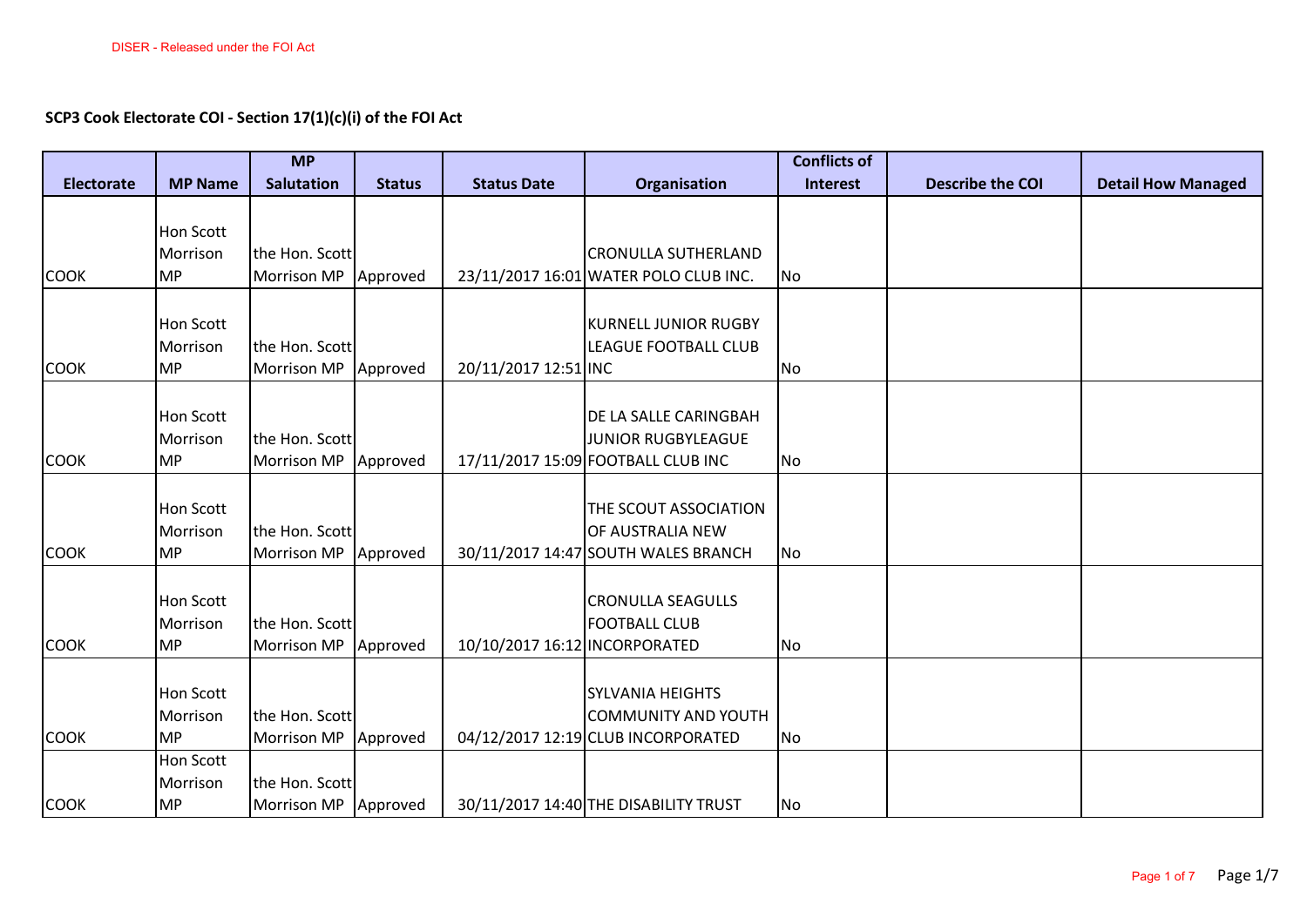| <b>COOK</b> | <b>Hon Scott</b><br>Morrison<br><b>MP</b> | the Hon. Scott<br><b>Morrison MP</b>   | Approved |                               | <b>CARINGBAH REDBACKS</b><br>19/09/2017 14:19 FOOTBALL CLUB INC | No        |  |
|-------------|-------------------------------------------|----------------------------------------|----------|-------------------------------|-----------------------------------------------------------------|-----------|--|
| <b>COOK</b> | Hon Scott<br>Morrison<br><b>MP</b>        | the Hon. Scott<br><b>Morrison MP</b>   | Approved | 22/11/2017 14:12 INCORPORATED | <b>ROTARY CLUB OF</b><br><b>CARINGBAH</b>                       | No        |  |
| <b>COOK</b> | Hon Scott<br>Morrison<br><b>MP</b>        | the Hon. Scott<br>Morrison MP          | Approved |                               | <b>KURNELL CATAMARAN</b><br>17/11/2017 15:13 CLUB INCORPORATED  | No        |  |
| <b>COOK</b> | Hon Scott<br>Morrison<br><b>MP</b>        | the Hon. Scott<br>Morrison MP          | Approved | 23/11/2017 16:03 Incorporated | St George Men's Shed                                            | <b>No</b> |  |
| <b>COOK</b> | <b>Hon Scott</b><br>Morrison<br><b>MP</b> | the Hon. Scott<br><b>Morrison MP</b>   | Approved | 03/10/2017 18:03 Inc.         | St George and Sutherland<br><b>Shire Giants Baseball Club</b>   | No        |  |
| <b>COOK</b> | Hon Scott<br>Morrison<br><b>MP</b>        | the Hon. Scott<br><b>Morrison MP</b>   | Approved | 29/11/2017 14:50 INCORPORATED | <b>SUTHERLAND SHIRE</b><br>NETBALL ASSOCIATION                  | No        |  |
| <b>COOK</b> | Hon Scott<br>Morrison<br><b>MP</b>        | the Hon. Scott<br>Morrison MP Approved |          | 19/09/2017 14:20 AUSTRALIA    | <b>SPECIAL OLYMPICS</b>                                         | No        |  |
| <b>COOK</b> | <b>Hon Scott</b><br>Morrison<br><b>MP</b> | the Hon. Scott<br>Morrison MP Approved |          | 22/11/2017 14:13 CLUB INC     | MIRANDA RSL YOUTH                                               | No        |  |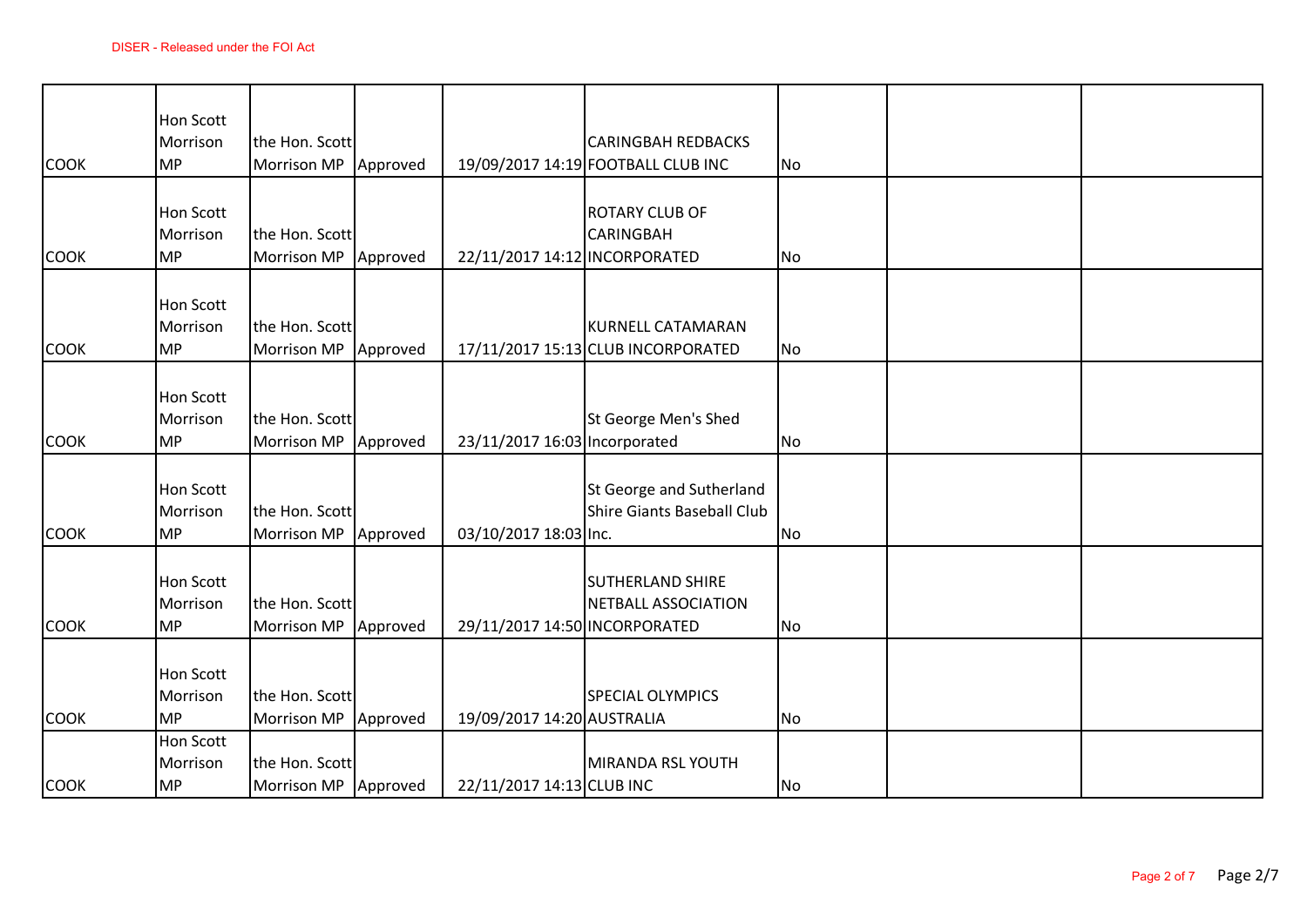|             | Hon Scott |                    |          |                               | MIRANDA MAGPIES                    |    |  |
|-------------|-----------|--------------------|----------|-------------------------------|------------------------------------|----|--|
|             | Morrison  | the Hon. Scott     |          |                               | <b>FOOTBALL CLUB</b>               |    |  |
| <b>COOK</b> | IMP.      | <b>Morrison MP</b> | Approved | 15/11/2017 14:30 INCORPORATED |                                    | No |  |
|             | Hon Scott |                    |          |                               |                                    |    |  |
|             | Morrison  | the Hon. Scott     |          |                               | MIRANDA KINDERGARTEN               |    |  |
| <b>COOK</b> | MP        | <b>Morrison MP</b> | Approved | 17/10/2017 13:37 ASSOC INC    |                                    | No |  |
|             | Hon Scott |                    |          |                               |                                    |    |  |
|             | Morrison  | the Hon. Scott     |          |                               | <b>CRONULLA SAILING CLUB</b>       |    |  |
| <b>COOK</b> | <b>MP</b> | <b>Morrison MP</b> | Approved | 18/12/2017 12:40 LTD          |                                    | No |  |
|             |           |                    |          |                               |                                    |    |  |
|             | Hon Scott |                    |          |                               |                                    |    |  |
|             | Morrison  | the Hon. Scott     |          |                               | <b>CRONULLA SHARKS</b>             |    |  |
| <b>COOK</b> | MP        | <b>Morrison MP</b> | Approved |                               | 15/11/2017 14:32 BASEBALL CLUB INC | No |  |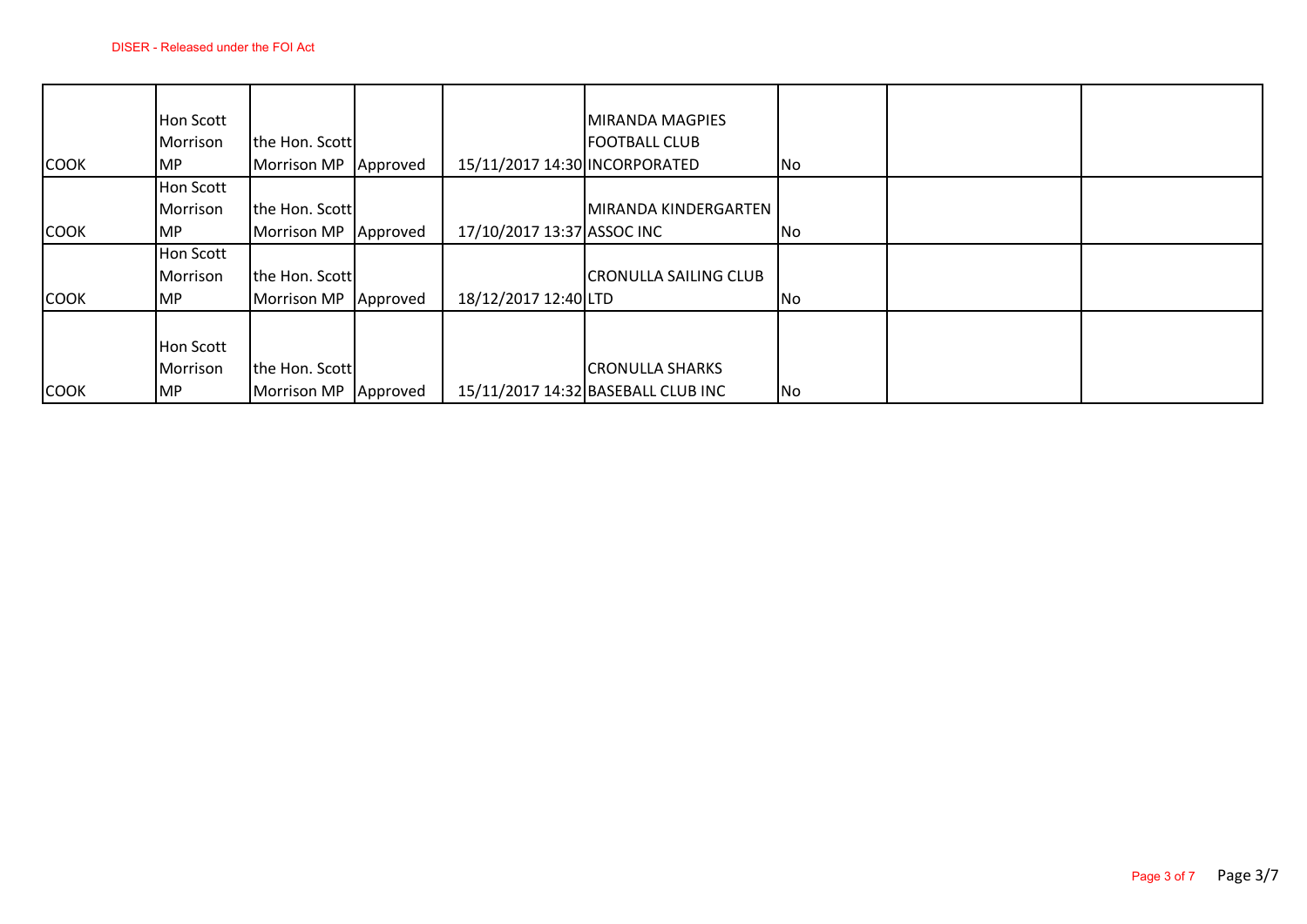## **SCP4 Cook Electorate COI - Section 17(1)(c)(i) of the FOI Act**

|                   |                  | <b>MP</b>              |               |                               |                                           | <b>Conflicts of</b> |                         |                           |
|-------------------|------------------|------------------------|---------------|-------------------------------|-------------------------------------------|---------------------|-------------------------|---------------------------|
| <b>Electorate</b> | <b>MP Name</b>   | <b>Salutation</b>      | <b>Status</b> | <b>Status Date</b>            | Organisation                              | <b>Interest</b>     | <b>Describe the COI</b> | <b>Detail How Managed</b> |
|                   | Hon Scott        |                        |               |                               |                                           |                     |                         |                           |
|                   | Morrison         | the Hon. Scott         |               |                               | <b>GIRL GUIDES ASSOCIATION</b>            |                     |                         |                           |
| <b>COOK</b>       | <b>MP</b>        | Morrison MP Approved   |               | 14/11/2018 11:41 OF NSW       |                                           | No                  |                         |                           |
|                   | Hon Scott        |                        |               |                               |                                           |                     |                         |                           |
|                   | Morrison         | the Hon. Scott         |               |                               |                                           |                     |                         |                           |
| <b>COOK</b>       | <b>MP</b>        | Morrison MP Approved   |               |                               | 31/10/2018 13:15 Sans Souci Football Club | N <sub>o</sub>      |                         |                           |
|                   | Hon Scott        |                        |               |                               |                                           |                     |                         |                           |
|                   | Morrison         | the Hon. Scott         |               |                               |                                           |                     |                         |                           |
| <b>COOK</b>       | <b>MP</b>        | Morrison MP   Approved |               |                               | 23/11/2018 12:44 Cronulla Triathlon Club  | No                  |                         |                           |
|                   | <b>Hon Scott</b> |                        |               |                               | <b>GREEK ORTHODOX</b>                     |                     |                         |                           |
|                   | Morrison         | the Hon. Scott         |               |                               | <b>ARCHDIOCESE OF</b>                     |                     |                         |                           |
| <b>COOK</b>       | <b>MP</b>        | Morrison MP Approved   |               | 07/12/2018 16:29 AUSTRALIA    |                                           | No                  |                         |                           |
|                   | Hon Scott        |                        |               |                               |                                           |                     |                         |                           |
|                   | Morrison         | the Hon. Scott         |               |                               | <b>GWAWLEY BAY SOCCER</b>                 |                     |                         |                           |
| <b>COOK</b>       | <b>MP</b>        | Morrison MP Approved   |               |                               | 02/11/2018 18:02 CLUB INCORPORATED        | No                  |                         |                           |
|                   | <b>Hon Scott</b> |                        |               |                               |                                           |                     |                         |                           |
|                   | Morrison         | the Hon. Scott         |               |                               |                                           |                     |                         |                           |
| <b>COOK</b>       | <b>MP</b>        | Morrison MP Approved   |               | 02/11/2018 17:56 SUNNYFIELD   |                                           | No                  |                         |                           |
|                   | <b>Hon Scott</b> |                        |               |                               | SUTHERLAND DISTRICT                       |                     |                         |                           |
|                   | Morrison         | the Hon. Scott         |               |                               | <b>HOCKEY CLUB</b>                        |                     |                         |                           |
| <b>COOK</b>       | <b>MP</b>        | Morrison MP Approved   |               | 22/10/2018 12:02 INCORPORATED |                                           | No                  |                         |                           |
|                   | Hon Scott        |                        |               |                               | <b>KOALA CHILD CARE</b>                   |                     |                         |                           |
|                   | Morrison         | the Hon. Scott         |               |                               | <b>CENTRE - SUTHERLAND</b>                |                     |                         |                           |
| <b>COOK</b>       | <b>MP</b>        | Morrison MP Approved   |               |                               | 14/11/2018 11:42 HOSPITAL LIMITED         | No                  |                         |                           |
|                   | <b>Hon Scott</b> |                        |               |                               |                                           |                     |                         |                           |
|                   | Morrison         | the Hon. Scott         |               |                               | <b>Volunteer Marine Rescue</b>            |                     |                         |                           |
| <b>COOK</b>       | <b>MP</b>        | Morrison MP Approved   |               | 04/12/2018 13:22 NSW          |                                           | No                  |                         |                           |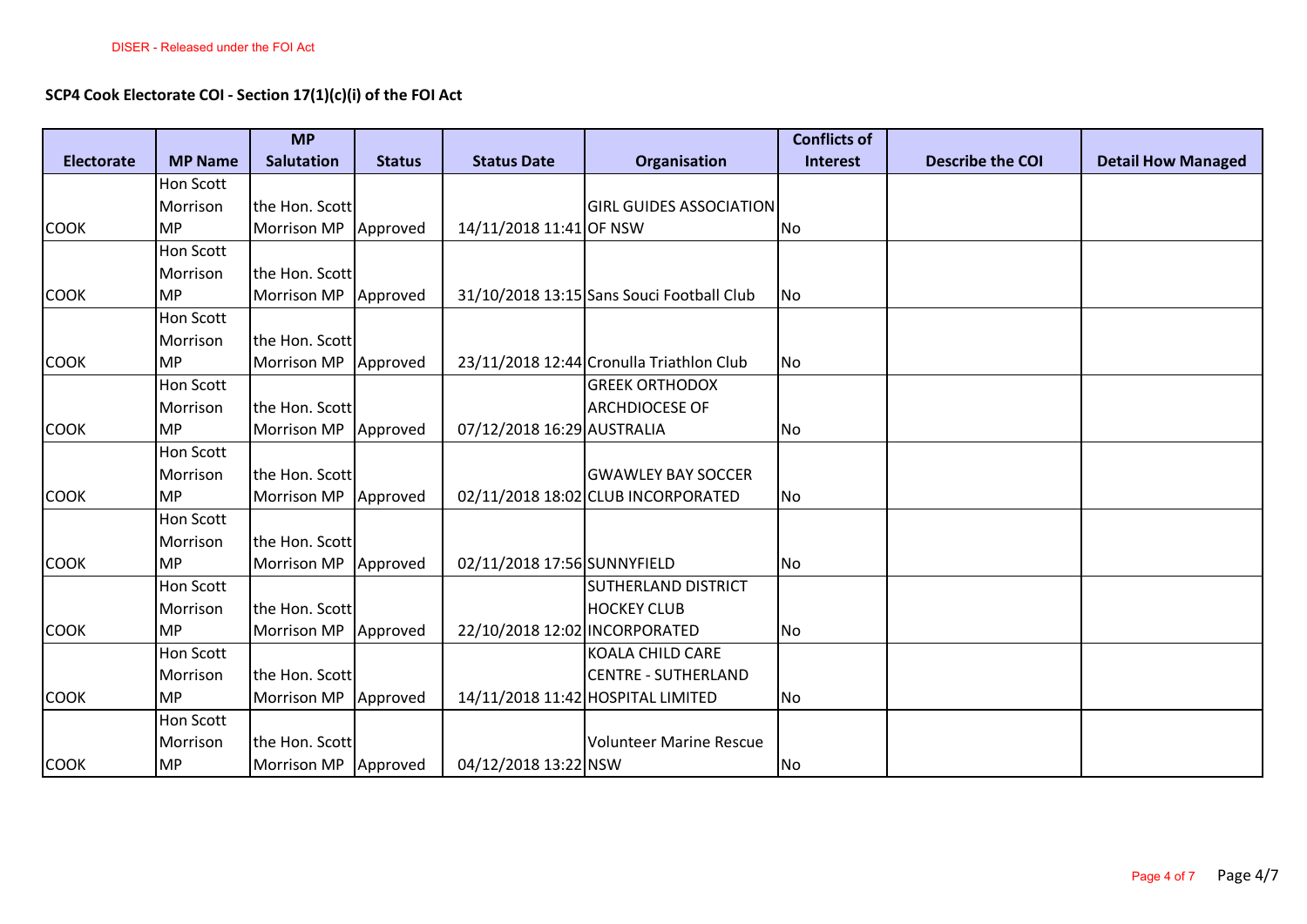|             | Hon Scott        |                      |          |                                |                                         |           |  |
|-------------|------------------|----------------------|----------|--------------------------------|-----------------------------------------|-----------|--|
|             | Morrison         | the Hon. Scott       |          |                                | KOGARAH BAY SAILING                     |           |  |
| <b>COOK</b> | <b>MP</b>        | <b>Morrison MP</b>   | Approved |                                | 23/11/2018 12:44 CLUB INCORPORATED      | No        |  |
|             | Hon Scott        |                      |          |                                |                                         |           |  |
|             | Morrison         | the Hon. Scott       |          |                                |                                         |           |  |
| <b>COOK</b> | <b>MP</b>        | <b>Morrison MP</b>   | Approved |                                | 02/11/2018 18:03 Gymea Netball Club Inc | <b>No</b> |  |
|             | <b>Hon Scott</b> |                      |          |                                |                                         |           |  |
|             | Morrison         | the Hon. Scott       |          |                                | <b>BURRANEER RUGBY CLUB</b>             |           |  |
| <b>COOK</b> | <b>MP</b>        | Morrison MP          | Approved | 02/11/2018 17:56 INCORPORATED  |                                         | No        |  |
|             | Hon Scott        |                      |          |                                |                                         |           |  |
|             | Morrison         | the Hon. Scott       |          |                                | <b>NURSES ON WHEELS</b>                 |           |  |
| <b>COOK</b> | <b>MP</b>        | <b>Morrison MP</b>   | Approved | 28/11/2018 12:34 AUSTRALIA LTD |                                         | No        |  |
|             | Hon Scott        |                      |          |                                | <b>SUTHERLAND SHIRE</b>                 |           |  |
|             | Morrison         | the Hon. Scott       |          |                                | NETBALL ASSOCIATION                     |           |  |
| <b>COOK</b> | <b>MP</b>        | <b>Morrison MP</b>   | Approved | 14/11/2018 11:42 INCORPORATED  |                                         | No        |  |
|             | <b>Hon Scott</b> |                      |          |                                | <b>CARINGBAH CHURCH OF</b>              |           |  |
|             | Morrison         | the Hon. Scott       |          |                                | CHRIST (AKA) KINGSWAY                   |           |  |
| <b>COOK</b> | <b>MP</b>        | <b>Morrison MP</b>   | Approved |                                | 23/11/2018 12:45 COMMUNITY CHURCH       | No        |  |
|             | Hon Scott        |                      |          |                                |                                         |           |  |
|             | Morrison         | the Hon. Scott       |          |                                | Hurstville Z.S.C.                       |           |  |
| <b>COOK</b> | <b>MP</b>        | Morrison MP          | Approved | 04/02/2019 12:27 Incorporated  |                                         | No        |  |
|             | Hon Scott        |                      |          |                                | THE UNITING CHURCH IN                   |           |  |
|             | Morrison         | the Hon. Scott       |          |                                | <b>AUSTRALIA PROPERTY</b>               |           |  |
| <b>COOK</b> | <b>MP</b>        | Morrison MP Approved |          | 19/02/2019 12:39 TRUST (NSW)   |                                         | No        |  |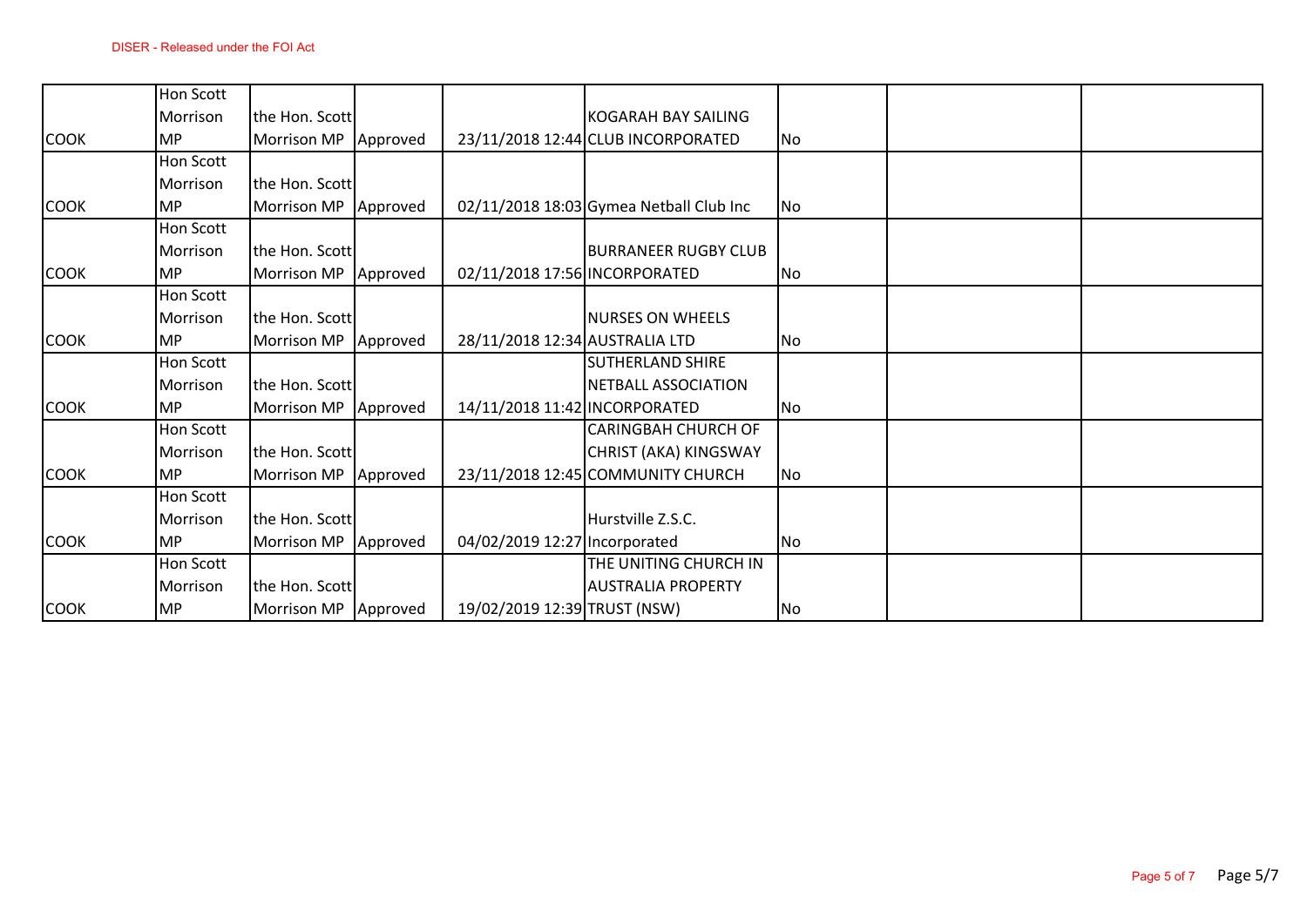## **SCP5 Cook Electorate COI - Section 17(1)(c)(i) of the FOI Act**

|                   |                  | <b>MP</b>              |               |                                  |                                                  | <b>Conflicts of</b>      |                         |                           |
|-------------------|------------------|------------------------|---------------|----------------------------------|--------------------------------------------------|--------------------------|-------------------------|---------------------------|
| <b>Electorate</b> | <b>MP Name</b>   | <b>Salutation</b>      | <b>Status</b> | <b>Status Date</b>               | Organisation                                     | <b>Interest</b>          | <b>Describe the COI</b> | <b>Detail How Managed</b> |
|                   | Hon Scott        |                        |               |                                  | Australian Outrigger                             |                          |                         |                           |
|                   | Morrison         | the Hon. Scott         |               |                                  | <b>Canoe Racing Association</b>                  |                          |                         |                           |
| <b>COOK</b>       | <b>MP</b>        | Morrison MP Approved   |               |                                  | 24/10/2019 11:36 NSW Incorporated                | No                       |                         |                           |
|                   |                  |                        |               |                                  |                                                  |                          |                         |                           |
|                   | Hon Scott        |                        |               |                                  |                                                  |                          |                         |                           |
|                   | Morrison         | the Hon. Scott         |               |                                  |                                                  |                          |                         |                           |
| <b>COOK</b>       | <b>MP</b>        | Morrison MP   Approved |               |                                  | 04/12/2019 11:04 Taren Point Titans J.R.L.F.C No |                          |                         |                           |
|                   | <b>Hon Scott</b> |                        |               |                                  |                                                  |                          |                         |                           |
|                   | Morrison         | the Hon. Scott         |               |                                  | KOA KAI OUTRIGGER                                |                          |                         |                           |
| <b>COOK</b>       | <b>MP</b>        | Morrison MP Approved   |               | 04/12/2019 11:04 CANOE CLUB      |                                                  | No                       |                         |                           |
|                   | Hon Scott        |                        |               |                                  |                                                  |                          |                         |                           |
|                   | Morrison         | the Hon. Scott         |               |                                  | <b>CRONULLA SCHOOL OF</b>                        |                          |                         |                           |
| <b>COOK</b>       | <b>MP</b>        | <b>Morrison MP</b>     | Approved      |                                  | 26/11/2019 16:42 ARTS INCORPORATED               | No                       |                         |                           |
|                   | <b>Hon Scott</b> |                        |               |                                  |                                                  |                          |                         |                           |
|                   | Morrison         | the Hon. Scott         |               |                                  | <b>RAMSGATE R S L</b>                            |                          |                         |                           |
| <b>COOK</b>       | <b>MP</b>        | <b>Morrison MP</b>     | Approved      |                                  | 08/11/2019 17:31 MEMORIAL CLUB LTD               | No                       |                         |                           |
|                   | <b>Hon Scott</b> |                        |               |                                  |                                                  |                          |                         |                           |
|                   | Morrison         | the Hon. Scott         |               |                                  | <b>CRONULLA SUTHERLAND</b>                       |                          |                         |                           |
| <b>COOK</b>       | <b>MP</b>        | Morrison MP   Approved |               |                                  | 06/12/2019 12:36 WATER POLO CLUB INC.            | No                       |                         |                           |
|                   | <b>Hon Scott</b> |                        |               |                                  |                                                  |                          |                         |                           |
|                   | Morrison         | the Hon. Scott         |               |                                  | <b>SUTHERLAND FOOD</b>                           |                          |                         |                           |
| <b>COOK</b>       | <b>MP</b>        | Morrison MP Approved   |               |                                  | 16/10/2019 9:56 SERVICES INCORPORATED            | $\overline{\mathsf{No}}$ |                         |                           |
|                   | <b>Hon Scott</b> |                        |               |                                  |                                                  |                          |                         |                           |
|                   | Morrison         | the Hon. Scott         |               |                                  | <b>PROJECT YOUTH</b>                             |                          |                         |                           |
| <b>COOK</b>       | <b>MP</b>        | Morrison MP Approved   |               | 24/10/2019 11:34 INCORPORATED    |                                                  | No.                      |                         |                           |
|                   | <b>Hon Scott</b> |                        |               |                                  |                                                  |                          |                         |                           |
|                   | Morrison         | the Hon. Scott         |               |                                  |                                                  |                          |                         |                           |
| <b>COOK</b>       | <b>MP</b>        | Morrison MP Approved   |               | 06/12/2019 12:36 Endeavour Skwad |                                                  | No                       |                         |                           |